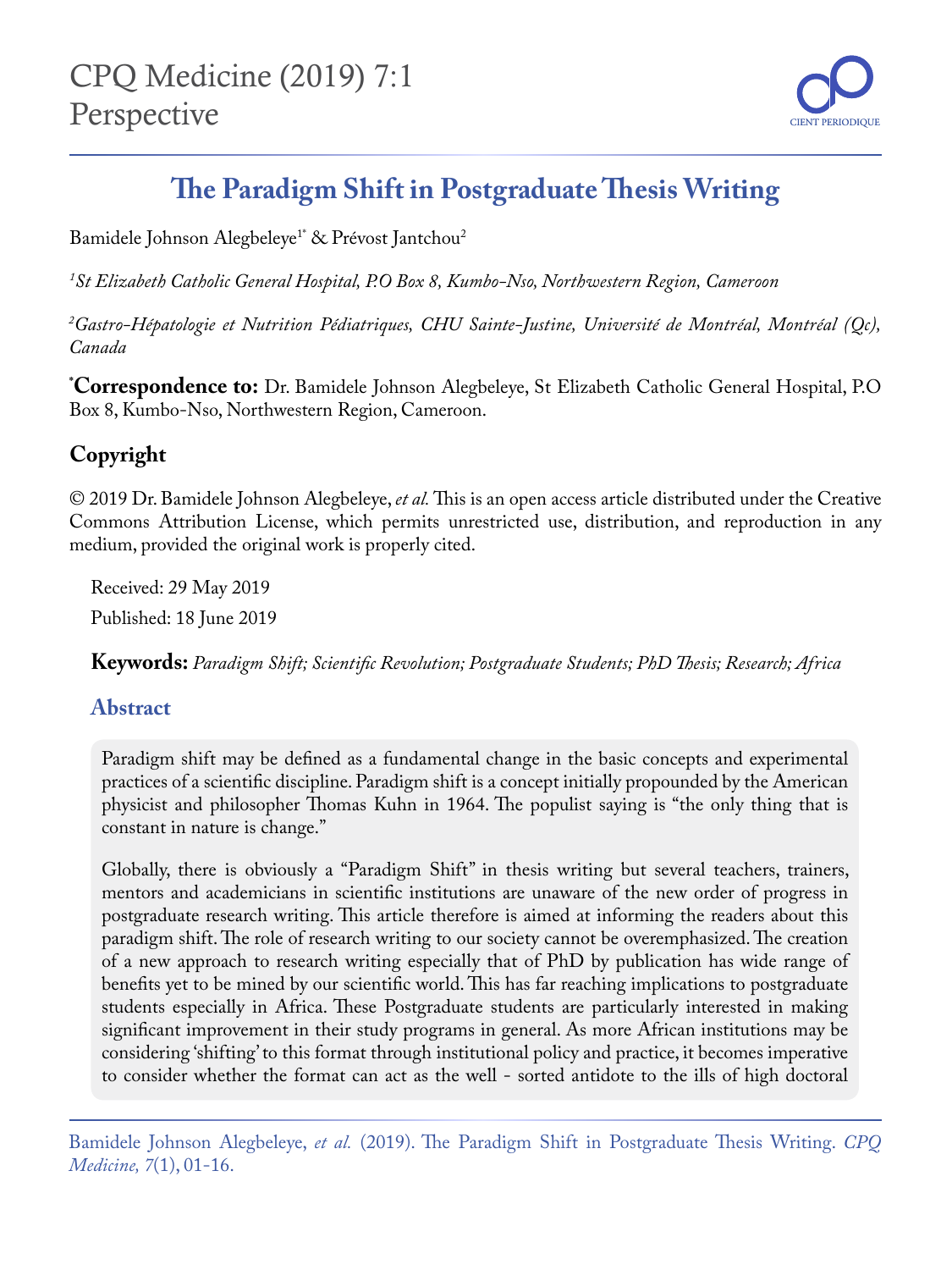dropout rates; low and slow doctoral throughput rates; and the academic isolation doctoral candidates may experience. Several hurdles, however, need to be overcome to harness these gains. There is a wake-up call to all: sundry, government, trainers and academicians to collaborate so that we could make this world a better place through scientific discoveries by research with attendant benefits after all.

#### **Background**

Paradigm shift is a concept initially propounded by the American physicist and philosopher Thomas Kuhn, which is defined as a fundamental change in the basic concepts and experimental practices of a scientific discipline. In this context, the word "paradigm" is used in its original Greek meaning, as "example". Kuhn contrasts paradigm shifts, which characterize a scientific revolution, to the activity of normal science, which he describes as scientific work done within a prevailing framework (or paradigm) [1].

Ever since Thomas Kuhn in 1962 first wrote his most controversial theory of Paradigm shift; the scientific world has remained perplexed by the terminology which is probably the most used - and abused - term in contemporary discussions of organizational change and intellectual progress [2]. About fifty years ago, one of the most influential books of the 20<sup>th</sup> century was published by the University of Chicago Press. As at this time several notable persons if not most lay people have probably never heard of its author, Thomas Kuhn, or of his book, The Structure of Scientific Revolutions, but their thinking has almost certainly been influenced by his ideas. The litmus test is whether you've ever heard or used the term "paradigm shift" [2].

The Structure of Scientific Revolutions was first published in 1962; second edition 1970; third edition 1996; fourth edition 2012. It is a book about the history of science by the philosopher Thomas S. Kuhn. This publication remained a landmark event in the history, philosophy, and sociology of scientific knowledge. Kuhn challenged the then prevailing view of progress in "normal science" [3-5]. Normal scientific progress was viewed as "development-by-accumulation" of accepted facts and theories. Kuhn argued for an episodic model in which periods of such conceptual continuity in normal science were interrupted by periods of revolutionary science. The discovery of "anomalies" during revolutions in science leads to new paradigms [3-5]. New paradigms then raise new questions of old data, move beyond the mere "puzzle-solving" of the previous paradigm, and change the rules of the game as well as the "map" directing new research [3-5].

For instance, Kuhn's analysis of the Copernican Revolution emphasized that, in its beginning, it did not offer more accurate predictions of celestial events, such as planetary positions, than the Ptolemaic system, but instead appealed to some practitioners based on a promise of better, simpler solutions that might be developed at some point in the future[4-6]. Kuhn called the core concepts of an ascendant revolution its "paradigms" and thereby launched this word into widespread analogical use in the second half of the 20th century. Kuhn's insisted that a paradigm shift was a mixture of sociology, enthusiasm and scientific promise, but not a logically determinate procedure, caused uproar in reaction to his work [3-6].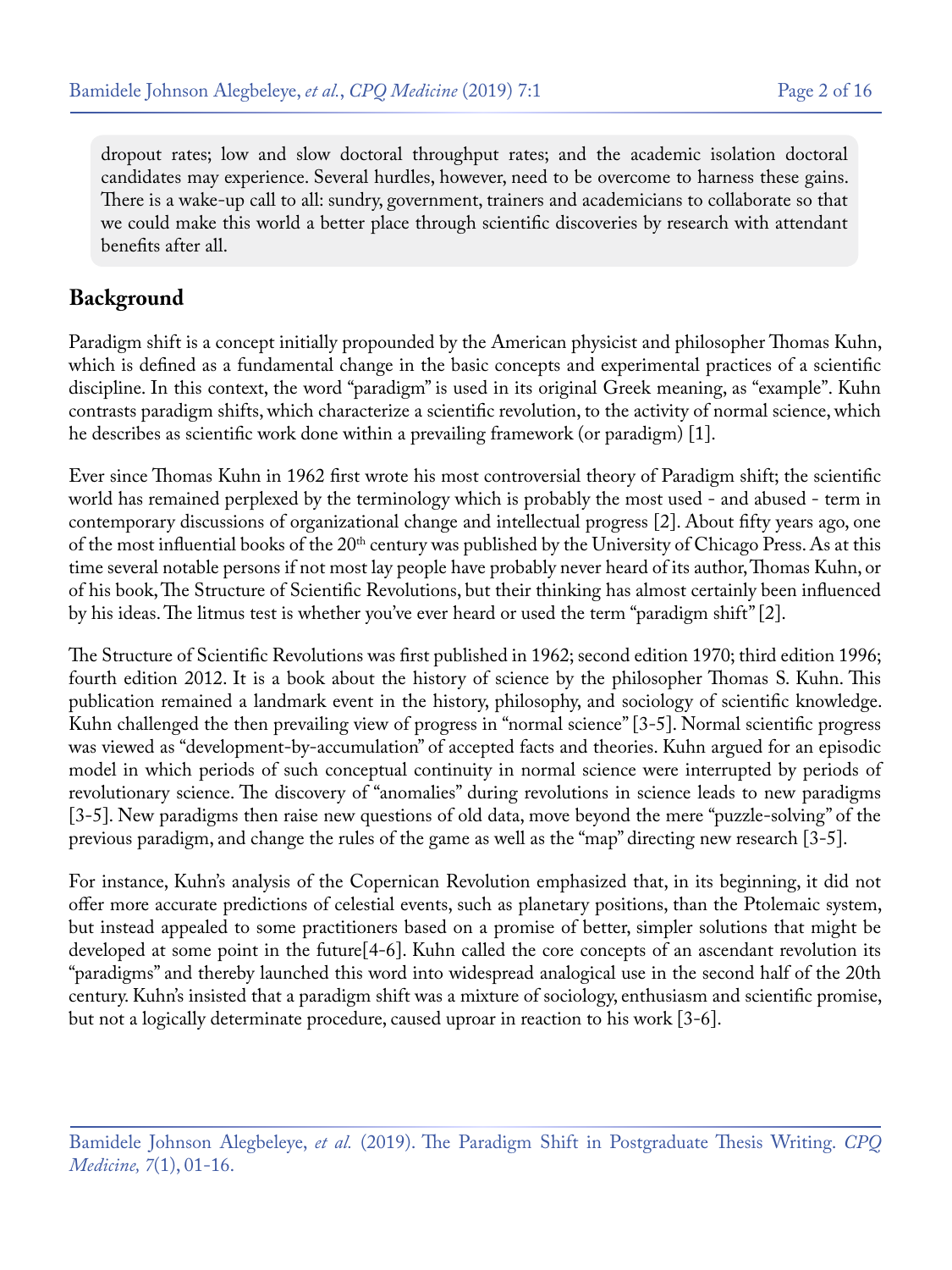| 1543  | The transition in cosmology from a Ptolemaic cosmology to a Copernican one.                                                                                              |
|-------|--------------------------------------------------------------------------------------------------------------------------------------------------------------------------|
| 1543  | The acceptance of the work of Andreas Vesalius, whose work De humani corporis fabrica cor-<br>rected the numerous errors in the previously-held system created by Galen. |
| 1687  | The transition in mechanics from Aristotelian mechanics to classical mechanics.                                                                                          |
| 1783  | The acceptance of Lavoisier's theory of chemical reactions and combustion in place of phlogis-<br>ton theory, known as the chemical revolution.                          |
| 1783  | The transition in optics from geometrical optics to physical optics with Augustin-Jean Fres-<br>nel's wave theory.                                                       |
| 1826  | The discovery of hyperbolic geometry.                                                                                                                                    |
| 1859  | The revolution in evolution from goal-directed change to Charles Darwin's natural selection.                                                                             |
| 1880  | The germ theory of disease began overtaking Galen's miasma theory.                                                                                                       |
| 1905  | The development of quantum mechanics, which replaced classical mechanics at microscopic<br>scales.                                                                       |
| 1887- | The transition from the luminiferous aether present in space to electromagnetic radiation in                                                                             |
| 1905  | spacetime.                                                                                                                                                               |
| 1919  | The transition between the worldview of Newtonian gravity and the Einsteinian General<br>Relativity.                                                                     |

*Table 1: Examples of paradigm shifts in Natural sciences [2,7-9]*

Furthermore, Table 1 above is the various examples of paradigm shifts in natural sciences as illustrated by Thomas Kuhn [2,7-9]. Even though this shift was equally demonstrated in the social sciences, for the purpose of this presentation, we only illustrated the paradigm shifts in natural sciences. Kuhn however, addressed concerns in the 1969 postscript to the second edition. For some commentators, "The Structure of Scientific Revolutions" introduced a realistic humanism into the core of science, while for others the nobility of science was tarnished by Kuhn's introduction of an irrational element into the heart of its greatest achievements [3-6]. Consequently, we are experiencing in many spheres today a similar scientific revolution and most importantly in scientific writing. There is also a paucity of information about the paradigm shift in scientific research writing and accentuated criticism in some quarters that such hitherto theory does not exist after all.

# **Challenges Faced by Postgraduate Research Students**

Havenga *et al* [10] studied the challenges experienced by postgraduate research students in South Africa in 2018 and identified personal, institutional and research challenges as did a number of other studies [11-13].

In the Havenga *et al* study, regarding personal challenges, the participants indicated the following challenges: financial, employment, family and accommodation. Perna [10,14] explained that financial constraints are very common and relate to the direct cost of education (e.g. university tuition fees and accumulation of educational debt), the peripheral cost (cost of living away from home) and the inability to earn an income if the postgraduate student is not fully employed at the time. Mutula *et al* [10,15] added that most countries on the African continent do not have funding for postgraduate research. In the study by Cleary *et al* [10,16] the two main reasons for non-completion of doctoral degrees were financial and family stressors.

Bamidele Johnson Alegbeleye, *et al.* (2019). The Paradigm Shift in Postgraduate Thesis Writing. *CPQ Medicine, 7*(1), 01-16.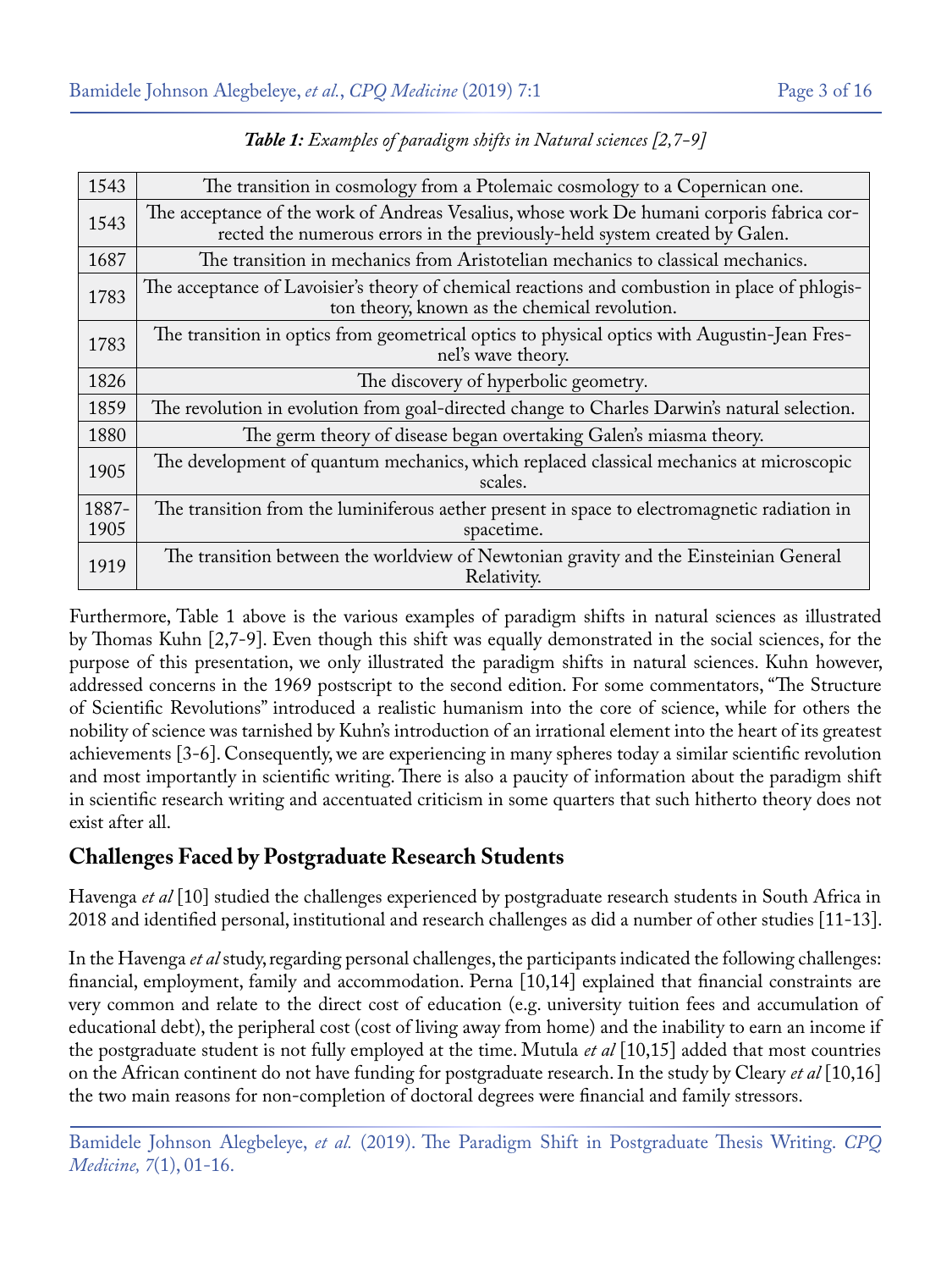The postgraduate students in the study also mentioned their frustrations in finding accommodation within the institutional residences. Clerehan *et al* [10,11,17] concur with the participants' challenges and expressed concerns for students finding accommodation. The postgraduate students experienced very high workload at their place of employment, which ultimately affected their study performance. Essa and others [10,12,18] also found that all the participants were working adults who also had other responsibilities, for example family and workplace commitments. These experiences are supported by Essa [10,12] who expounded that balancing of academic, work and family responsibilities is a challenge for postgraduate students who may be employed and have families of their own. Benshoff *et al* added that fulfilling multiple roles, responsibilities and expectations is a common feature of postgraduate studies [10,19].

The educational experiences, mentioned by the participants in this study, comprise high workload with time constraints, inflexible contact sessions, inadequate subject information and limited time for interaction with other students. Barroca *et al* explained that through effective induction, many challenges that arise from misconceptions or inappropriate expectations for these students might be bypassed [10,20].

The postgraduate students' experiences of supervisors being unsupportive, unapproachable and rigid, and having a negative attitude towards them were expressed by the participants in this study. Similarly, Essa [10,12] and Clerehan *et al* [10,11] found that many postgraduate students felt that the lecturers were distant, inaccessible, unapproachable and abrupt and this seemed to be the case whether the students stayed in the same or a different province than where the institution was located. Frischer and Larsson [10,21] and Wadesango and Machingambi [10,22] concur with the importance of support by explaining that the supervisor-supervisee relationship is central to progress and completion.

# **Aim of This Article**

This is aimed to enlighten teachers, trainees, trainers, mentors and academicians in scientific institutions on the "Paradigm Shift" in Thesis writing.

# **Approaches to Research Writing [23-27]**

In accordance with Thomas Kuhn's concept, the Paradigm Shift in Thesis writing can be explained as the existence of two different approaches to Research Thesis or Dissertation writing evolving. These include:

- 1. The Traditional Thesis or Monograph approach
- 2. The Modern Thesis or PhD Thesis by publication approach

**The Traditional Thesis or Monograph Approach** which conceptually can be regarded as "normal science" of Thomas Kuhn's concept; consists of a research topic or title in which the body of work is built into: Abstract, Introduction or Background, Review of Literature, Methodology, Results, Discussion and Conclusion as well as references [23-27].

**The Modern Thesis or PhD Thesis by Publication Approach** which is otherwise viewed as "normal scientific progress" is currently being adopted by several Scandinavian States like Norway, Finland etc. and many foreign Universities nowadays [23-27].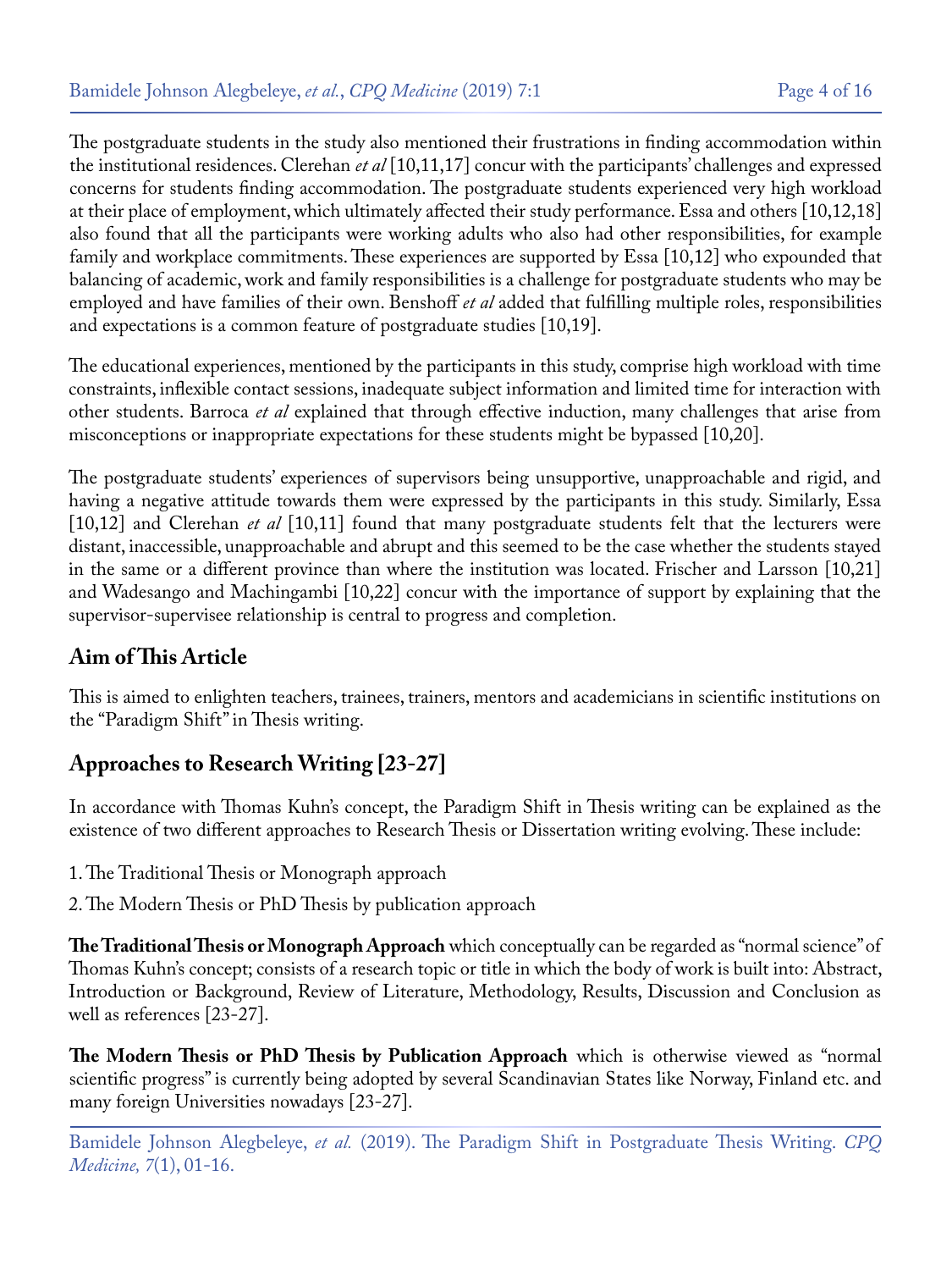Historically, this shift towards PhD by publication began in the early 1990s. According to Breimer and Mikhailidis [28,29], "A responsible scholar forms part of a scholarly community and the initiation into this community primarily takes place through doctoral studies" [28,29]. It would therefore be possible to argue that a PhD by publication as a form follows the functions of developing expert, responsible scholars and integrating them into the discourse of the disciplinary community, a notion which is supported by Breimer and Mikhailidis [28,29]. As such, the PhD by publication has become the norm in many countries, particularly in the Global North, and specifically within the science, technology, engineering and mathematics (STEM) disciplines [28,29].

The approach allows the young scientist or researcher to write along a Major Title or Topic. Then serial chapters which individually will be a continuation of the main title which subsequently could be adopted later on as separate paper work. Since the PhD or MSc (Postgraduate research) student is still developing himself in the act of writing is permitted to use a previously published paper as a guide to the writing of each chapter. The thesis has an introductory chapter which is introducing the whole research paper; the main body of the thesis consists of several independent chapters but a continuation of the main topic and a conclusion chapter which invariably is summarizing the entire work. By the end of the thesis approval one can adopt each independent chapter as an individual paper and can be submitted for publication as separate papers [23-27].

This is essentially what the thesis by publication is all about. This does not in any way undermine the integrity or depth of knowledge of the research work.

### **Core Concepts of PhD Thesis by Publication**

The "PhD by Publication" is an alternative to the traditional "PhD by Monograph" approach. In a PhD by Monograph, the PhD student writes a comprehensive piece of research in a book form, with separate chapters for literature review, conceptual development, analyses, and conclusions. The monograph approach is more in line with a view of demonstrating broad knowledge. Traditionally, only once the PhD thesis is completed, an attempt is made to carve out one or more research articles, which are then submitted to academic journals [30].

In a PhD by Publication, the PhD student authors or co-authors multiple articles, which are subsequently joined together to produce the PhD thesis. Each article will have the typical set up for the field, most frequently with sections for literature review, conceptual development, analyses, and discussion. The "PhD by Publication" model is an option for those doctoral candidates seeking to develop skills in writing articles for submission to peer reviewed journals during their PhD enrolment [30].

A "PhD by Publication" teaches the PhD student the skills that are required for a modern academic: being able to write impactful and innovative research articles that are concise and clear, and being able to navigate the review process. For instance, the leading business schools in Europe, Asia, and North America have adopted a PhD by Publication system [30].

Bamidele Johnson Alegbeleye, *et al.* (2019). The Paradigm Shift in Postgraduate Thesis Writing. *CPQ Medicine, 7*(1), 01-16.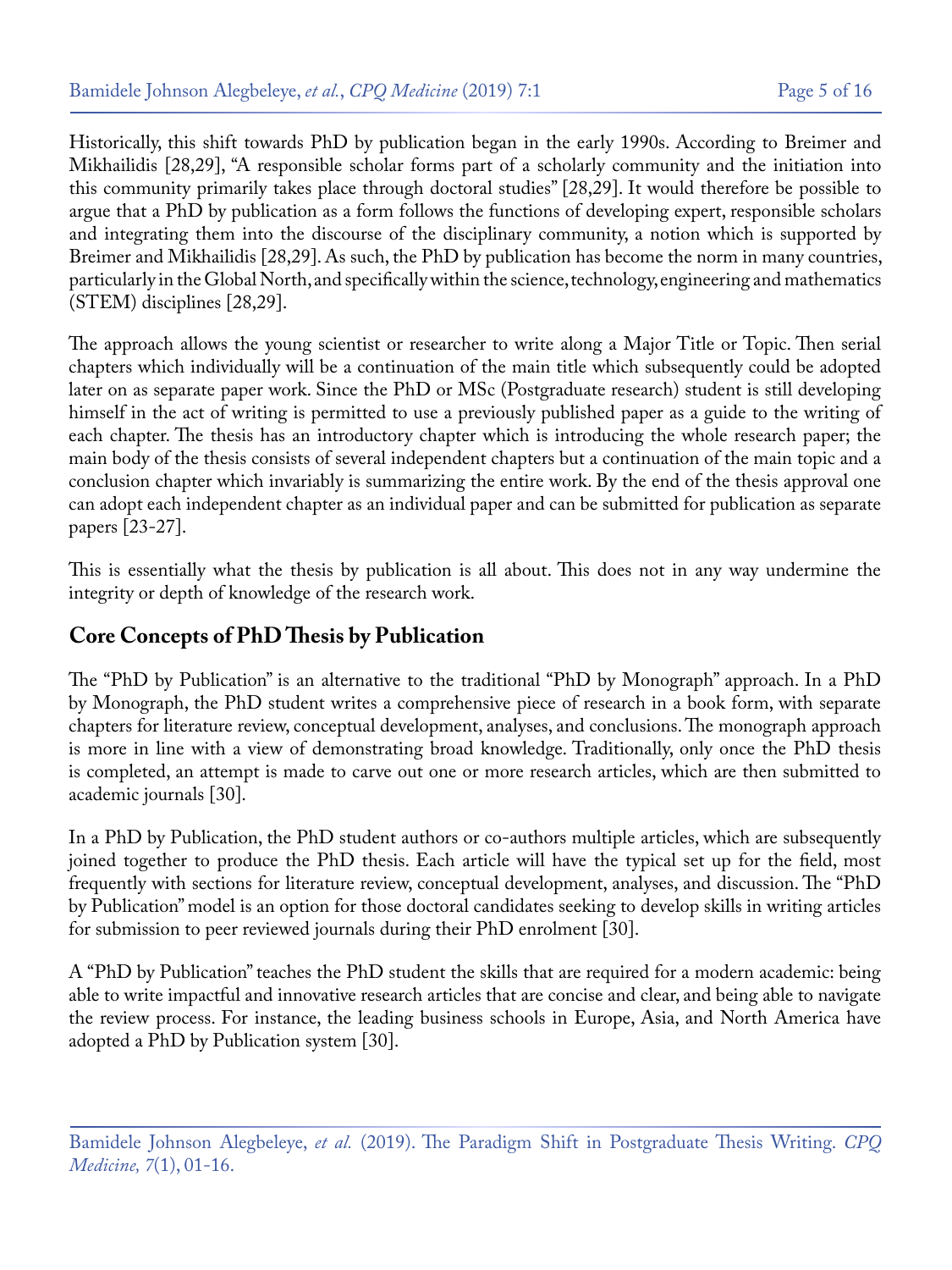# **Key Differences**

There are four key differences between a PhD by Publication and a PhD by Monograph:

**1. The Outcome:** A monograph will typically have more detail in each of the chapters (e.g., a more elaborate literature review, more detail on the analyses, lengthier discussion). In contrast, the PhD by Publication will be typically more concise, because academic journals demand parsimony in writing. Hence each chapter in this kind of thesis will look like a rather concise, but stand-alone research article [30].

**2. The Process:** In a PhD by Monograph, the supervision tends to be more at a distance; the idea is that each PhD student should show their own mastery of the subject through mostly independently-conducted research. In a PhD by Publication, the supervision is more of the nature of a master (supervisor) and apprentice (PhD student). The PhD student still takes the lead in the whole research process but obtains rather direct supervision to ensure that the resulting working paper is worthy of being submitted to an academic journal. In the course of the PhD process, the supervision may get less tight to stimulate the development of the PhD student as an independent academic researcher [30].

**3. The Design:** The differences in the design can be illustrated as below [30]:

In a PhD by Monograph, for instance the Research Topic can be "Acute appendicitis in a tropical African Population"- therefore the authors write on [31]

a. Abstract- Summarizing the entire research thesis work on the topic,

b. Introduction or Background: The hypothesis, scientific questions, justifications and scope of the study culminating in main objective and specific objectives of the study which relates to the acute appendicitis especially in a tropical African population.

c. Review of Literature: Comprehensive review of the literature on the topic.

d. Methodology: this covers the study design, study setting, sample size calculation, scientific method, and statistical analysis.

- e. Results
- f. Discussion and
- g. Conclusion as well as
- h. References.

Whereas in a PhD by Publication, the chapters are essentially articles that can be written in the format below; using a contemporary example from my PhD Thesis by publication approach. The Choice title for the Thesis or Dissertation is "Acute Appendicitis In A Tropical African Population." [31]:

#### *Outline of this Thesis ("Acute Appendicitis In A Tropical African Population.") [31]*

**Chapter 1:** General Introduction and Outline of the Thesis- as the introductory chapter.

In this chapter, the optimal method to diagnose and treat acute appendicitis has been topic of much debate during the past century. Particularly in the past two decades, introduction of diagnostic modalities such as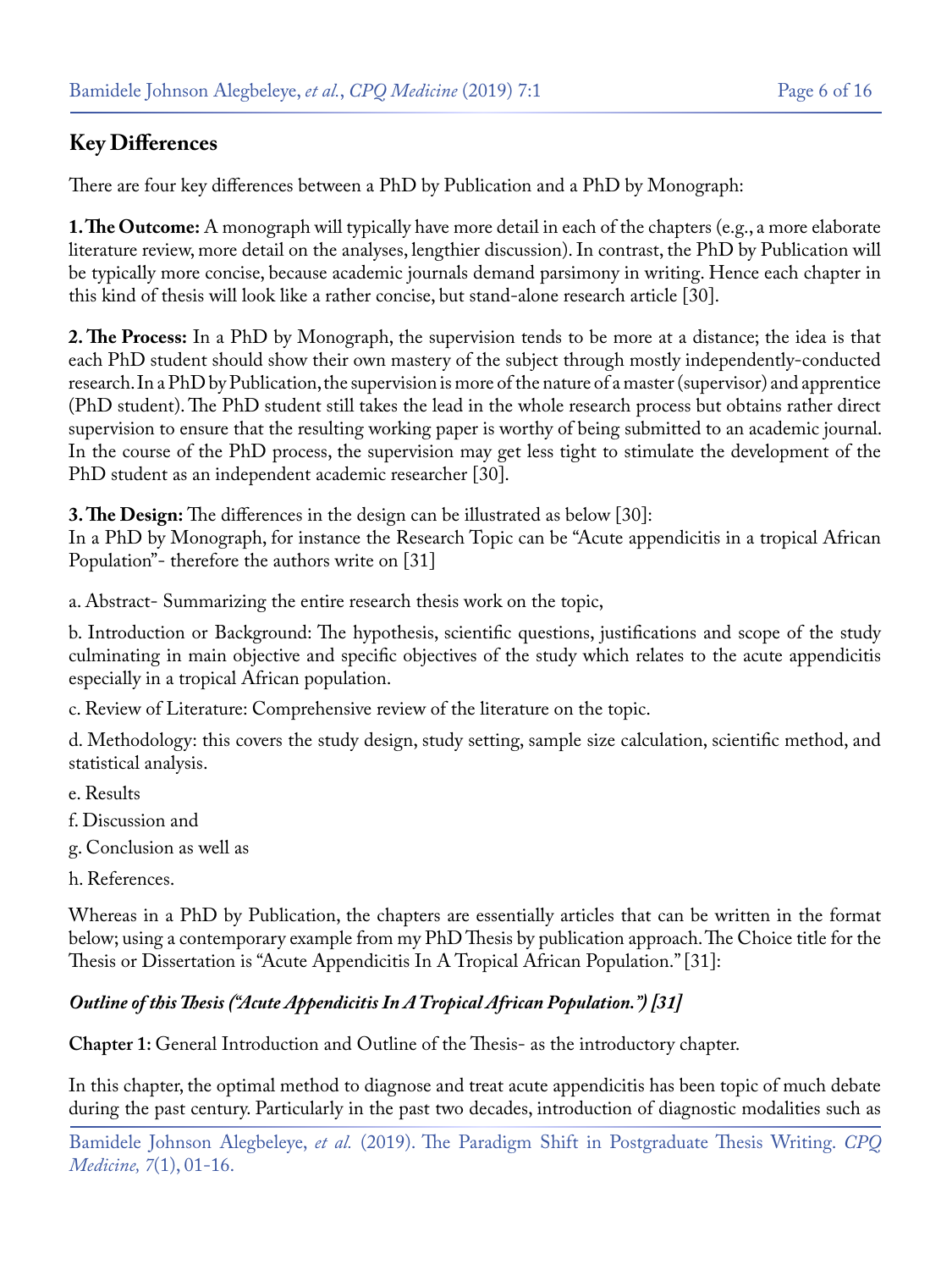helical Computed Tomography (CT) and laparoscopy and wider application of laparoscopic appendectomy have created an abundance of clinical studies.

**Chapter 2:** Diagnosis and Treatment of Acute Appendicitis -Through the years: [a meta-analysis]. This chapter includes a literature review to answer two key questions: What is the current state of the art diagnosis and treatment of acute appendicitis?

What evidence can be culled to support different diagnostic and treatment modalities?

CT yields a high accuracy for acute appendicitis. This factor combined with the increasing availability of helical CT scanners has resulted in a wide application of this diagnostic procedure. However, enteral and intravenous contrast enhancement is often considered to be mandatory to establish high accuracy.

**Chapter 3:** Ultrasound Scan in the evaluation of Acute Appendicitis in the Tropics: [Clinical research] - examines the role of ultrasonography studies in acute appendicitis in the tropical population (Nigeria, Cameroon etc.). In this chapter, the question is answered:

Can Ultrasonographic Scan (US) be used as a diagnostic tool in patients with suspected acute appendicitis in the Tropical population?

The implementation of routine Sonographic scanning in patients with acute appendicitis requires 24 hours radiological expertise because these patients present at any time of day and they require prompt and accurate diagnosis and treatment. Consequently, the assessment of patients with suspected acute appendicitis and interpretation of US and CT scans are done by in house staff.

**Chapter 4:** Interobserver variability in Sonography for Suspected Acute Appendicitis: [Clinical research]. This chapter addresses the following question: What is the impact of experience of Sonologists on accuracy of US scanning in patients with suspected acute appendicitis? The diagnostic accuracy and treatment of acute appendicitis have undergone major changes as well. The removal of the inflamed appendix is obviously still the goal, but the technique has changed with the introduction of minimally invasive techniques in general surgery reinforcing the need also for early diagnostic tool and in low resource setting like ours, USS remains the vital tool.

**Chapter 5:** Epidemiologic features of Appendicitis in the Tropics [Clinical research]. In this chapter, the epidemiology and sociodemographics of acute appendicitis is described, based on an observational study.

**Chapter 6:** Clinicopathological review of Appendectomy specimen in a Tropical Tertiary Hospital: [Clinical research]. In this chapter, the histopathological pattern of the appendectomy specimen was evaluated.

**Chapter 7:** Laparoscopic Appendectomy in a Tropical African Tertiary Hospital: [Clinical research]. This chapter describes the growing trend towards development of laparoscopic appendectomy in the developing countries.

**Chapter 8:**Summary and Implication of the thesis. This chapter presents a general discussion and summarizes the findings of the thesis.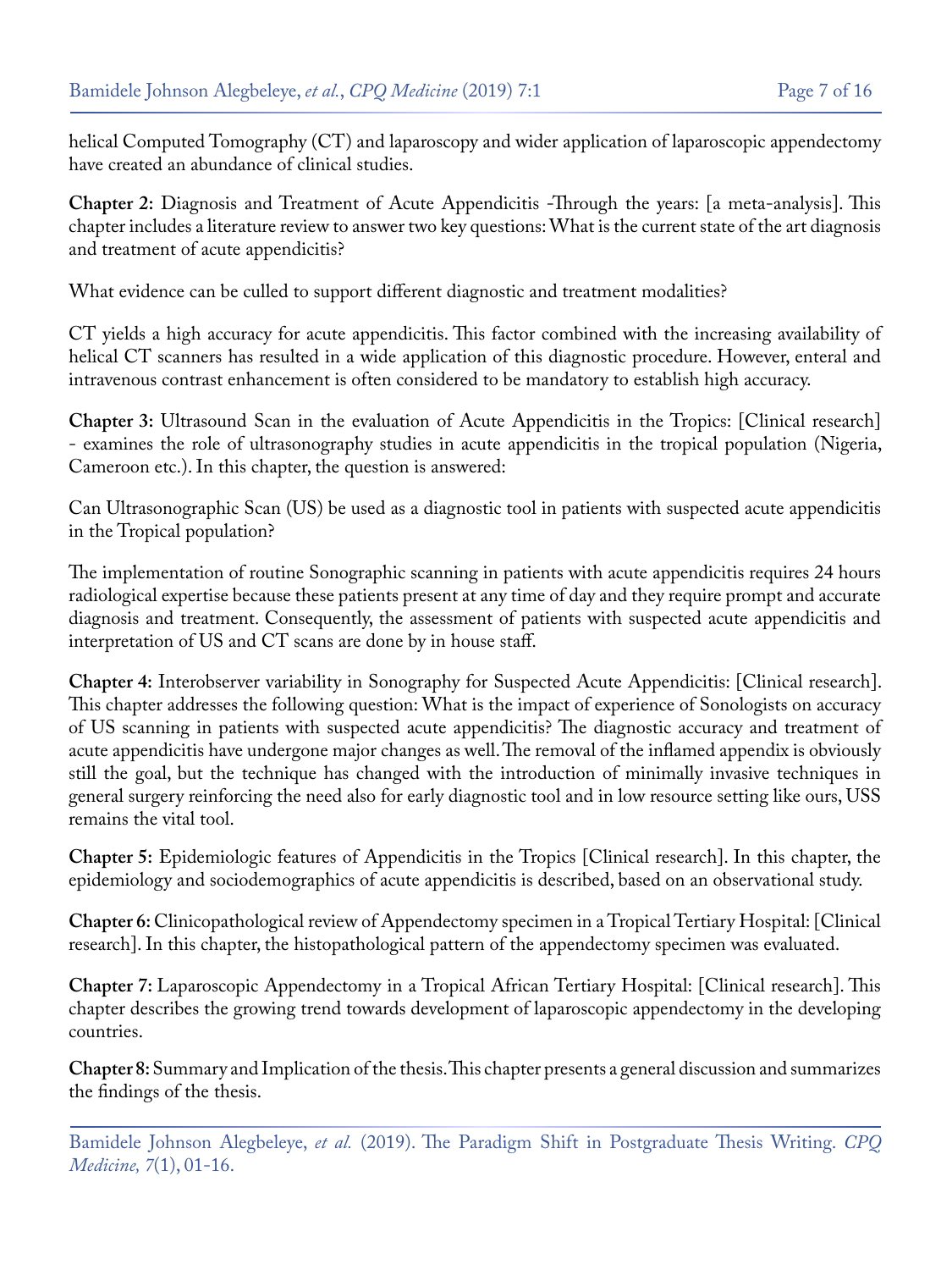Each of the clinical research chapters as illustrated above still takes the typical format of paper article writing of -Abstract, Background, Method, Results, Discussion, Conclusion and References.

**4. The Implications for the "Pipeline" of PhD Students (By the End of the PhD Project):** Whereas in a PhD by Publication, the chapters are essentially articles of a publishable standard for quality academic journals (and some of them may have been published already), in a PhD by Monograph the "article pipeline" for PhD by Monograph is typically 'empty'. This means following the huge PhD project; the chances of a publishable article in a timely manner is low. This may have important consequences for the PhD student on the job market if an academic career is the objective [26,27,30].

It is important to note that PhD by Publication is not an approach that will necessarily suit all candidates, all disciplines, or all supervisors, as it does place additional demands on the candidate and supervisors to prepare and submit material for publication. It is possibly harder to write a PhD by Publication, because every word count, and the research must have the potential to be approved by peer reviewers in the field. Undertaking a PhD by Publication requires:

a) "Stronger that average" ability and motivation of a PhD candidate and

b) "Stronger than average" support of the supervision panel from the point of acceptance of the PhD application through to the thesis completion.

Whether or not both parties are prepared to follow this approach can be reconsidered at the confirmation.

It should also be noted that the requirements for the "PhD by Publication" can vary by faculty or institutions [26,27,31]. Interestingly, this could be the purpose of a prospective study to investigate the current state of medical universities or countries worldwide; especially in settings where the "PhD by Publication" is already the norm.

#### **A Practical Experience with Doctoral Thesis by Publication [31]**

BJA (the first author) experience with PhD Thesis by publication is summarized as follows. This article will be incomplete without a retrospective review of my personal experience with PhD Thesis by publication. As a matter of fact, I consider myself fortunate to have been part of a PhD Thesis by publication process, as I truly benefitted significantly from completing my PhD Thesis by publication. Given the increasing national and international debates on the topic, I find myself reflecting upon my own experiences in this respect. Let me start by providing my audience the background to my doctoral journey. By the time I reached the decision to pursue this PhD Thesis by publication approach, I had completed two Bachelor degrees; a) Bachelor of Science degree in Physiology and b) Bachelor of Medicine and Surgery and then a postgraduate residency training fellowship degree in Surgery (General Surgery). Interestingly, as a requirement for the completion of my fellowship program in General Surgery; I had to do a Postgraduate-Thesis by Monograph approach. The Thesis or Dissertation was entitled "A Comparison of Skin Staplers and Nylon Sutures for Surgical Wound Closure in the Divisions of General Surgery at University College Hospital, Ibadan, Nigeria." The project was supervised by Professor O.M Oluwatosin and Professor T.O Ogundiran, both of the Department of

Bamidele Johnson Alegbeleye, *et al.* (2019). The Paradigm Shift in Postgraduate Thesis Writing. *CPQ Medicine, 7*(1), 01-16.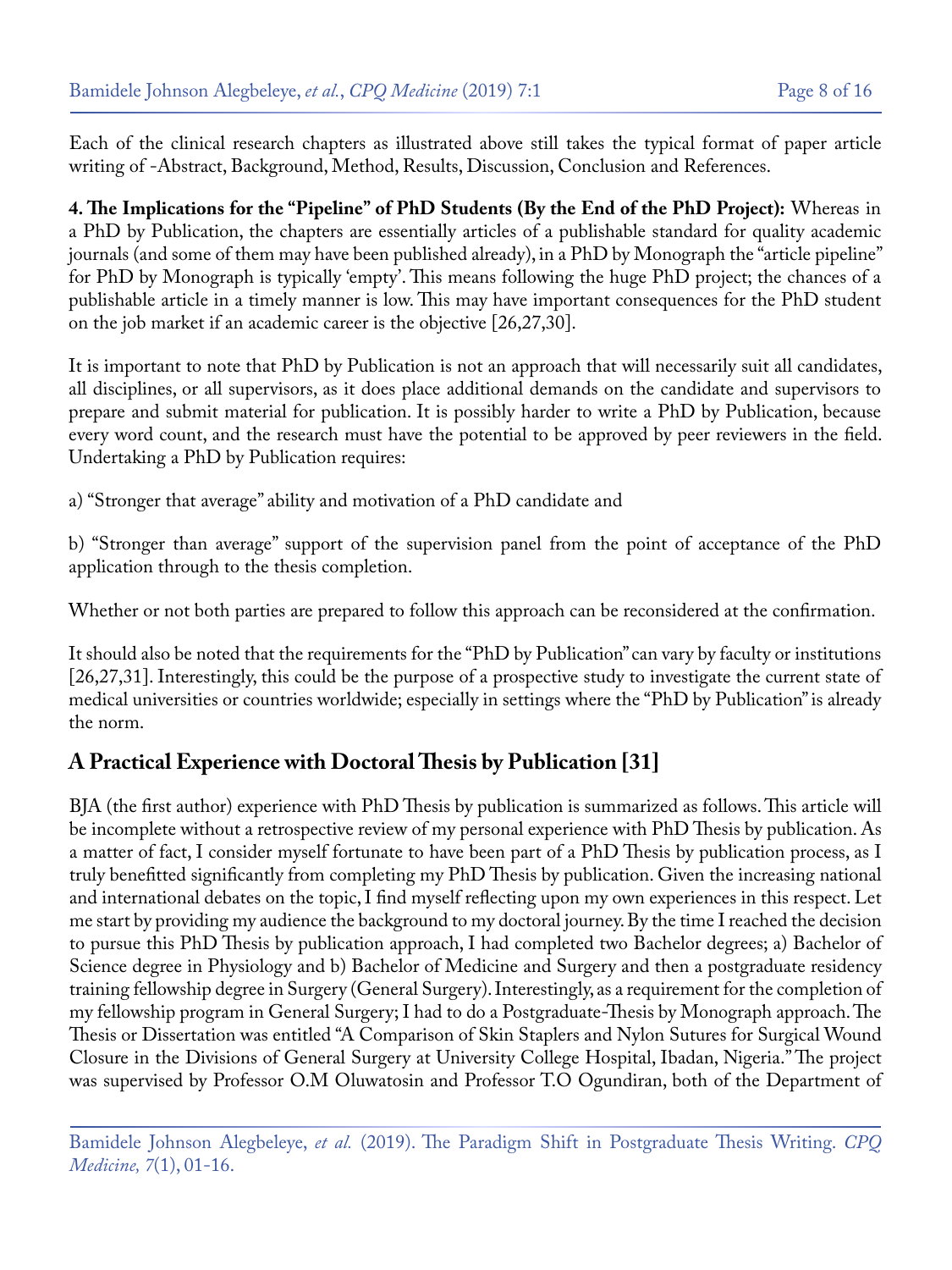Surgery, University College Hospital, Ibadan-Nigeria. The project was subsequently accepted by National Postgraduate Medical College of Nigeria in November 2016.

For me going through this pathway was no fun fare at all because there was no background experience in PhD Thesis by publication. However, before I secured my admission for the PhD program and was preparing to consider the choice of a research topic entitled "Acute appendicitis in a tropical African population"; I browsed the internet and behold I got some interesting papers that proved to me that the PhD by Publication would ultimately make me the dream academic scholar I truly love to be. This article motivated my interest in the choice of PhD Thesis by publication till date. For me also, this decision was not an easy one at all. The challenges at onset of my PhD program were enormous with fifteen major course works and three research papers; there were no guarantees of success - the eventual doctoral thesis or dissertation had to be examined by a new examination panel in Bircham International University whose task it was to consider the work on a doctoral level and who ultimately were not freely disposed to my new style. Perhaps they might not have been very familiar with the PhD by publication format, which put my Thesis on the firing line. I was even requested at a time to re-consider other project titles especially a monograph approach. I carefully recalled my gains and succeeded eventually to convince my examiners to grant my prayer of going ahead with the then on-going project which turned out to be a blessing in disguise.

Consequently, I have not regretted my decision till date because I already published three major chapters of my PhD Thesis by publication and the process had equally strengthened my writing skills and prepared me ready to face the challenges associated with submissions to International Journals.

Furthermore, this is the background and reason for this paper as a way to educating our postgraduate students in Cameroon, Nigeria etc., and Africa in general. Providing also a panacea to enlighten teachers, trainers, mentors and academicians in scientific institutions on the concept of "Paradigm Shift" in Thesis writing; especially the gains inherent in the PhD Thesis by publication approach.

#### **The Undisputable Milestones**

Some critics of scientific revolution also argue that there are scientific facts, hypothesis or theory that has also stood the test of time [32-34]. These landmark discoveries are otherwise referred to as undisputable milestones. For instance, let us consider the popular aphorism like "do not let the sun set on acute bowel obstruction." This aphorism invariably talks about early and prompt management of acute intestinal obstruction that must be done by attending clinician to avert severe lethal complications if one delays the interventions and allows the sun to set over the bowel obstruction [35-42]. Similarly, a gall-stone therefore has been well defined by Moynihan as "a tombstone erected to the evil memory of the germ which lies dead within it" [43,44].

In accordance with these theorists who silently critique the modernist ideas, the same principle applies therefore to thesis writing, which suggest that despite the emerging modern approach, certain attributes of thesis writing remain unbeatable till date. The structures of a research project from ages past remain essentially the same, and therefore commonly presented as: Abstract, Background or Introduction, Methodology, Discussion, Conclusion and References among others.

Bamidele Johnson Alegbeleye, *et al.* (2019). The Paradigm Shift in Postgraduate Thesis Writing. *CPQ Medicine, 7*(1), 01-16.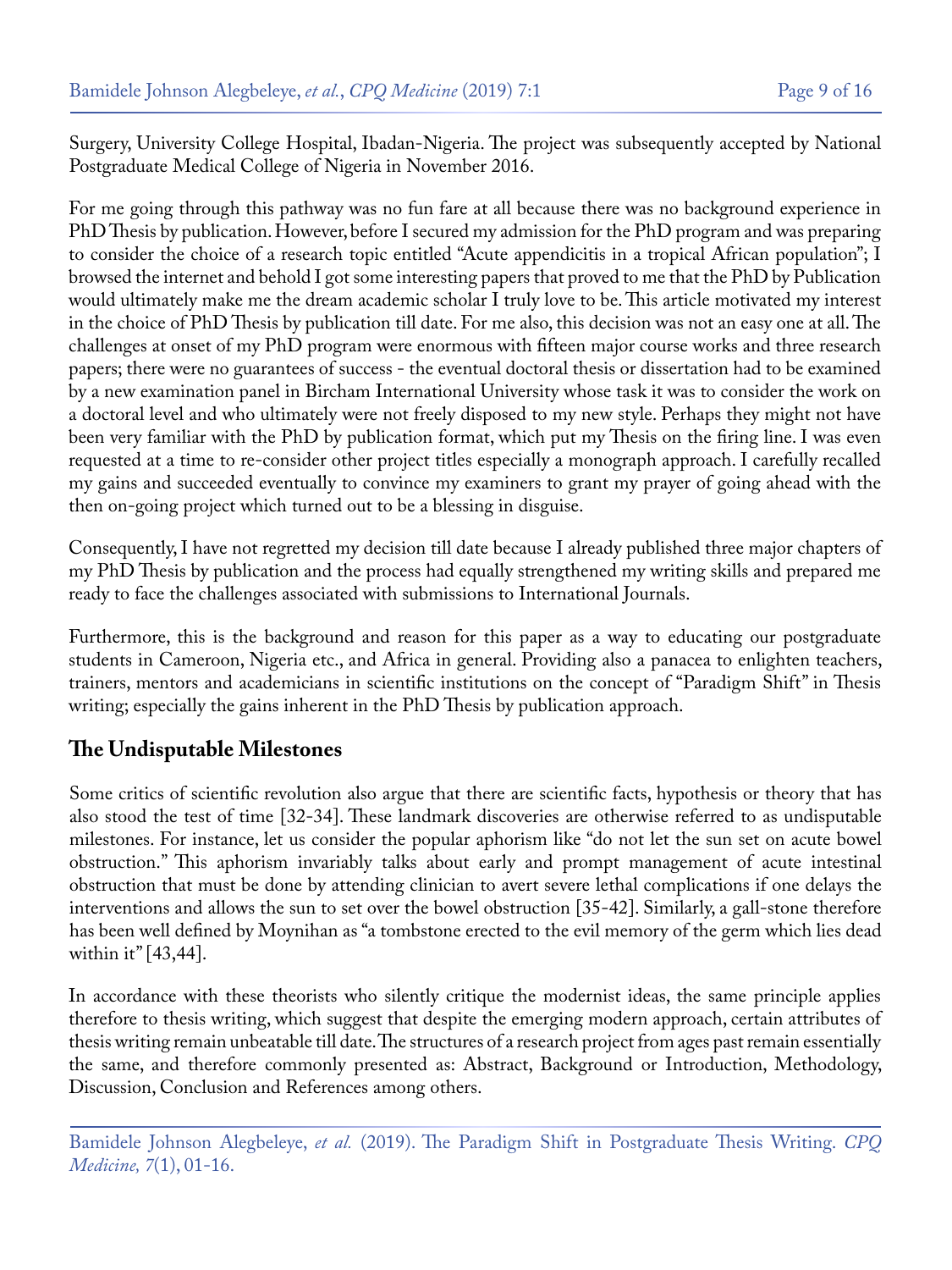### **Contemporary Evidence Based Publication-Oriented Doctoral Pedagogy (Frick** *et al***) [45]**

According to Frick [45], in her critical appraisal of PhD by Publication -Panacea or Paralysis?; that says "*as more African institutions are considering formalizing this format through institutional policy and practice, it becomes necessary to consider whether the format can act as the panacea to the ills of high doctoral dropout rates; low and slow doctoral throughput rates; and the academic isolation doctoral candidates may experience.*"

In this Frick study [45], the obvious is the contemporary evidence-based practices from a few countries which demonstrate that when pedagogical conditions fostering doctoral publication are created, both students and supervisors may benefit. Citing example from a national study among all eight New Zealand public universities, Sutherland, Wilson and Williams [46] found that early career academics were more likely to be successful in all scholarly facets if they had published during their doctoral studies. In agreement with this finding Breimer and Mikhailidis [29] found that candidates in medicine who completed publicationbased theses had significantly higher profiles in terms of their key authorship positions. In addition, Aitchison *et al* [47] found that highly successful supervisors in various Australian universities integrate writing for publication with writing the dissertation by planning a publication program which dovetails with the dissertation itself. These supervisors sought reviewer comment as an explicit strategy for helping students to develop their academic writing, and in turn, the students benefitted from credentialed feedback. In such cases external peer review is often seen as the ultimate and supervisors benefit from an expanded circle of readers who take on a ghost supervisory role, so to say. The article produced furthermore becomes substantive work for the eventual dissertation. Frick also submitted that there is further evidence where supervisors particularly in the natural sciences use this format to develop doctoral students' creativity. What is clearly perceived against this background, therefore, is that the PhD by publication seems like a win-win format. Studies from these countries in the preceding context have demonstrated to us practical examples of good practice. What needs to be put in place to support the PhD by publication? What does a publicationoriented doctoral pedagogy look like?

Lee [48] in answer to these questions, proffers ways in which such spaces and opportunities may be created to include: doctoral seminars; writing groups (Aitchison; [49] Paré [50]); writing retreats (Murray) [51]; and working paper collections (Casanave)[52]. Thus, there is much groundwork to be done before submission, and the supervisors have the primary responsibility for supporting students throughout this process - from what Paré [50] calls their initial "textoids" to eventually publishable material.

In addition, Lee [48] identifies eight pedagogical elements that are needed from the onset to support doctoral publication as demonstrated in Figure 1.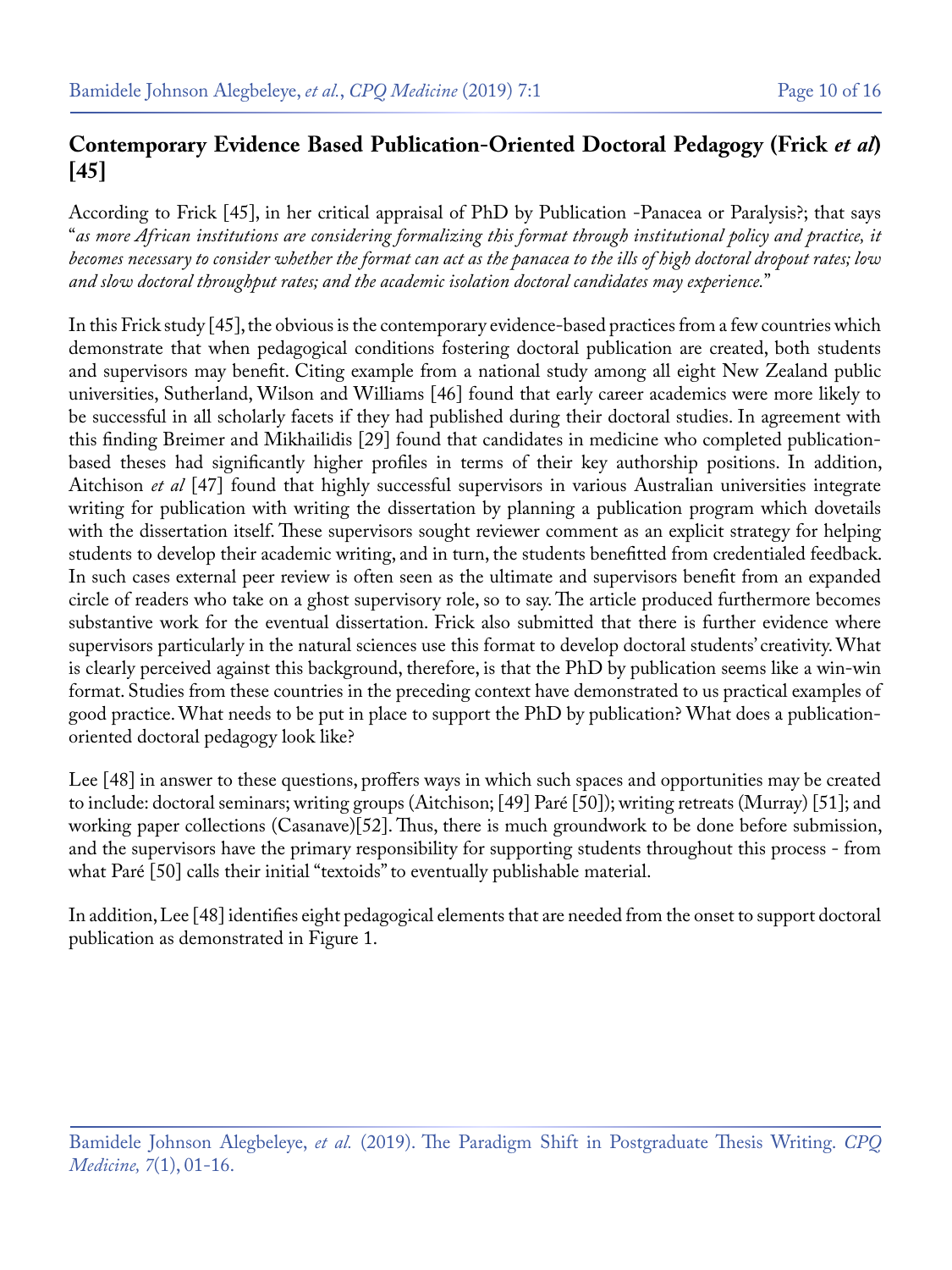

*Figure 1: Pedagogical pillars (flowchart) for publication-oriented doctoral programs (lee et al) [48]*

#### **Conclusion**

The role of research writing to our society cannot be overemphasized. The creation of a new approach to research writing especially that of PhD by publication has wide range of benefits yet to be mined by our scientific world. This has far reaching implications to postgraduate students especially in Africa; many who are seeking progressive improvement in their study programs in general. As more African institutions may be considering 'shifting' to this format through institutional policy and practice, it becomes necessary to consider whether the format can act as the well - sorted antidote to the ills of high doctoral dropout rates; low and slow doctoral throughput rates; and the academic isolation doctoral candidates may experience. Several hurdles, however, need to be overcome to harness these gains. There is a wake-up call to all: sundry, government, trainers and academicians to collaborate so that we could make this world a better place through scientific discoveries by research.

Bamidele Johnson Alegbeleye, *et al.* (2019). The Paradigm Shift in Postgraduate Thesis Writing. *CPQ Medicine, 7*(1), 01-16.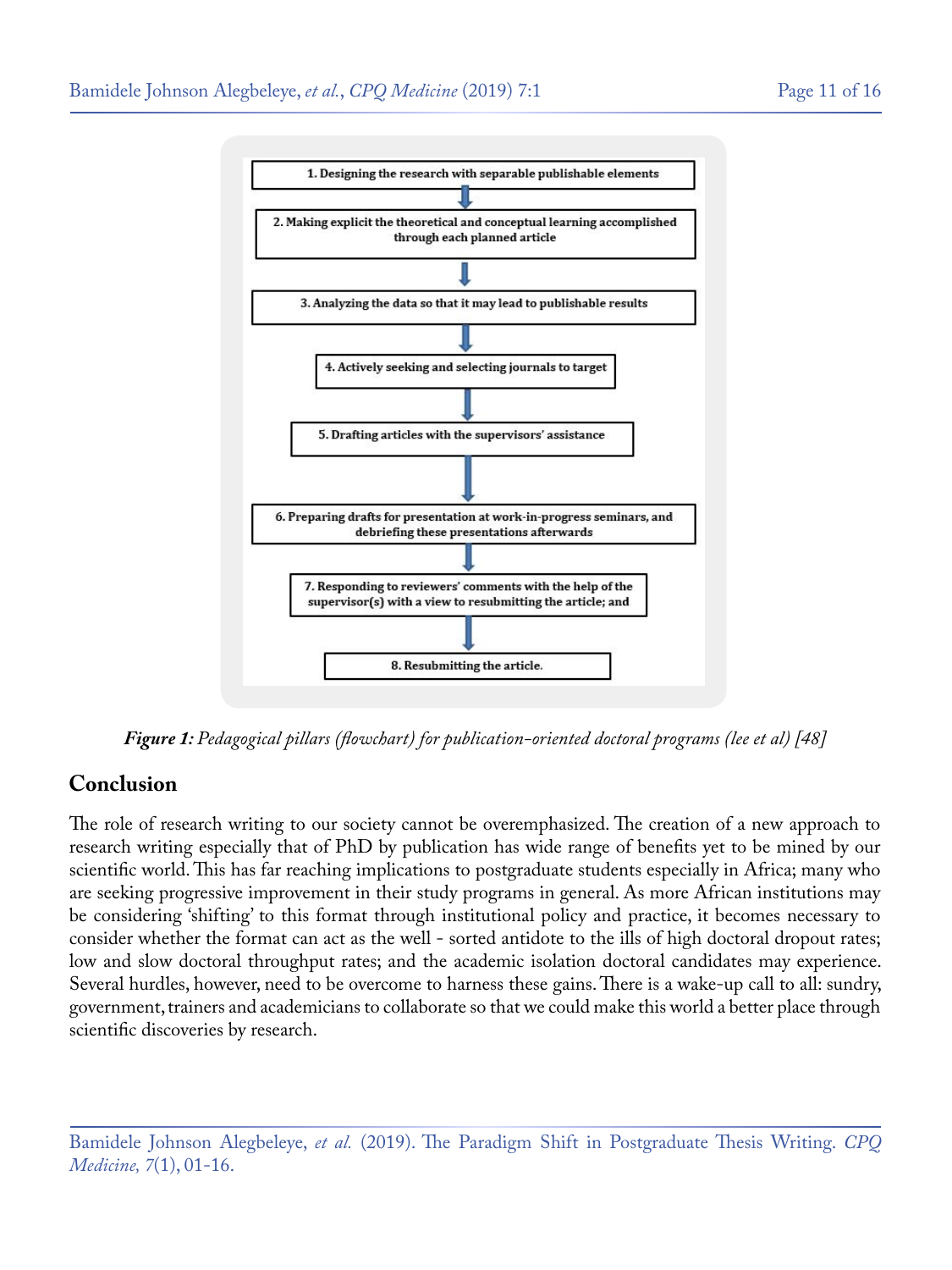#### **Limitations**

1. Ignorance on the part of post-graduate students that "*there is obviously a Paradigm Shift in Thesis writing.*"

2. Several Teachers, Trainers, Mentors and authorities in scientific institutions globally are still very ignorant about the Core Concepts of PhD by Publication therefore may be unable to adopt such in assessment of students.

3. Tardiness or complete refusal on the part of the Teachers or Trainers to accept that PhD by Publication approach to thesis writing is beneficial.

4. Lack of infrastructures and equipment to support quality research in our training institutions.

5. Lack of political will by Government and policy makers to support research at postgraduate level in our training institutions in African in general.

6. Lack of interest in research by our postgraduate students.

#### **Recommendations**

1. Training the Trainers courses for PhD by Publication approach to thesis writing in all our postgraduate institutions especially African in general.

2. Training courses for the Postgraduate students on PhD by Publication approach to thesis writing in all our postgraduate institutions especially African in general.

3. Educating the policy makers on the value of research to the community and nation at large.

4. Addressing the political will of the government towards infrastructure and provision of adequate support for research in our postgraduate training institutions especially in Africa.

5. Creating enabling environment to stimulating interest in research works among students at all level through scholarships and sponsorships etc.

6. There is also need to encourage upcoming young researchers especially in Africa at large to conduct further on the impact of PhD by Publication so as to increase the number of respondents to making this research topic more valid.

7. Finally, there is a strong need for a multi-centered prospective study to investigate the impact of PhD by Publication as compared to PhD by Monograph on the outcome of the scientists' career.

#### **Declarations**

**Acknowledgements:** Not applicable

**Funding:** No record of funding for this research article declared.

**Availability of Data and Materials:** All data generated or analyzed during this study are readily available from the Corresponding Author.

**Disclosures:** The Authors have no financial or non-financial disclosures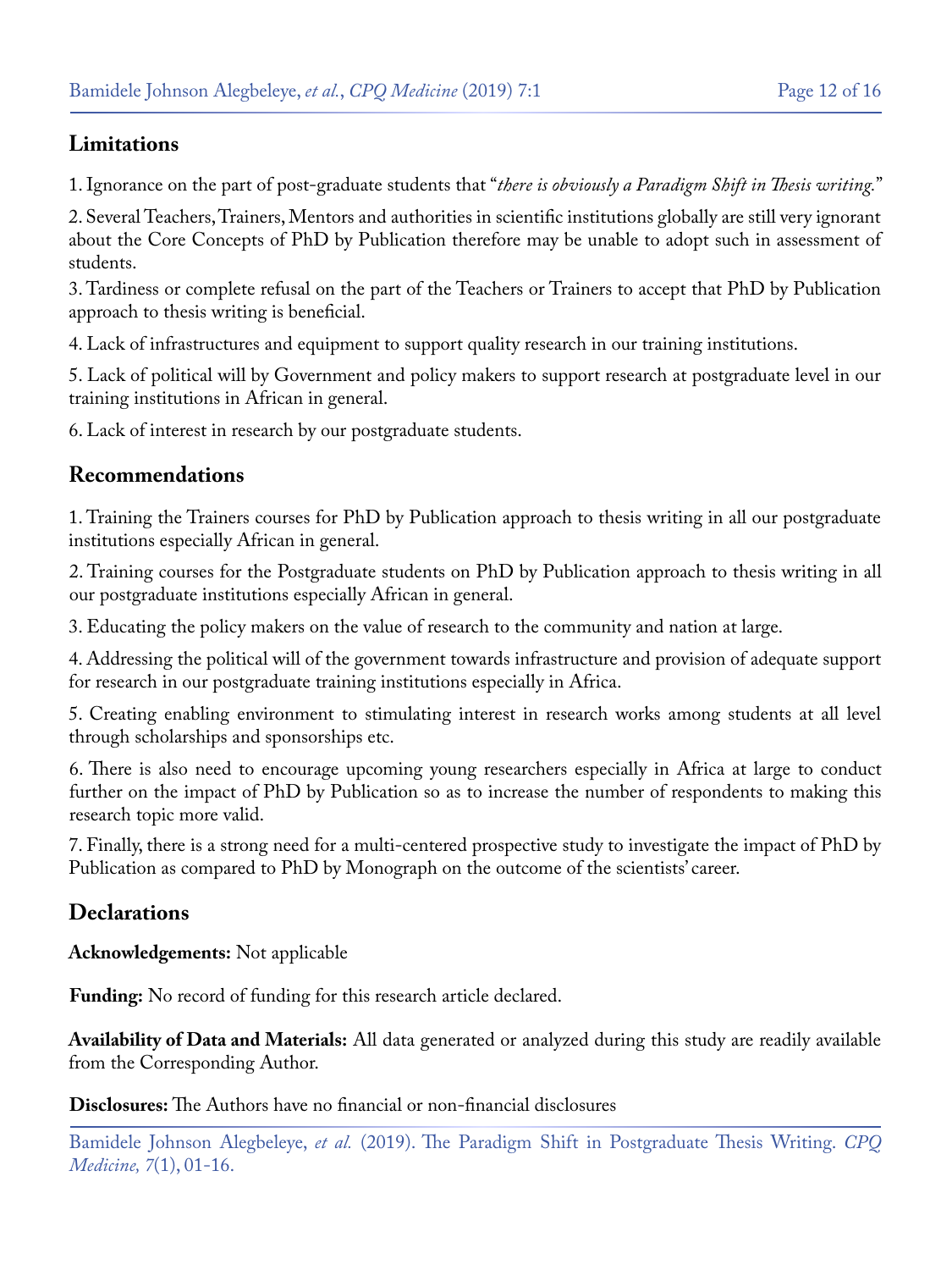**Authors' Contributions:** The Authors conceived the study and participated in its design and coordination as well as helped to draft the manuscript; the authors also read and approved the final manuscript.

#### **Ethics Approval and Consent to Participate:** Not Applicable

**Informed Consent:** Not applicable

**Competing Interests:** The authors declare that they have no competing interests.

**Consent for Publication:** Yes

#### **Bibliography**

1. Agamben, Giorgio. (2019). *What is a Paradigm?* [\(PDF\). \[Giorgio' Agamben, What is a Paradigm?, Lecture](http://www.maxvanmanen.com/files/2014/03/Agamben-What-is-a-paradigm1.pdf) [at European Graduate School \(2002\)\].](http://www.maxvanmanen.com/files/2014/03/Agamben-What-is-a-paradigm1.pdf)

2. Kuhn Thomas (1970). *The Structure of Scientific Revolutions* [\(2nd, enlarged ed.\); University of Chicago Press.](https://projektintegracija.pravo.hr/_download/repository/Kuhn_Structure_of_Scientific_Revolutions.pdf)

3. Kuhn Thomas (1957). *The Copernican Revolution.* [Cambridge: Harvard Univ. Pr. \(p. 142\).](http://faculty.georgetown.edu/irvinem/theory/Kuhn-CR-ex.pdf)

4. Kuhn Thomas, S. (1996). *The Structure of Scientific Revolutions.* [3rd ed. Chicago, IL: University of Chicago](https://psycnet.apa.org/record/2004-18141-000) [Press.](https://psycnet.apa.org/record/2004-18141-000)

5. Kuhn Thomas, S. & Hacking Ian (2012). *The Structure of Scientific Revolutions.* Chicago: University of Chicago Press.

6. Kuhn Thomas, S. (1987). What Are Scientific Revolutions?, an excerpt from *The Probabilistic Revolution, Volume I,* Ideas in History, eds. Lorenz Kruger, Lorraine, J. Daston, and Michael Heidelberger (Cambridge, MA: MIT Press, 1987), (pp. 7-22).

7. [Joutsivuo, T. \(1997\). \[Vesalius and De humani corporis fabrica: Galen's errors and the change of anatomy](https://www.ncbi.nlm.nih.gov/pubmed/11625189) [in the sixteenth century\].](https://www.ncbi.nlm.nih.gov/pubmed/11625189) *Hippokrates (Helsinki),* 98-112.

8. [Espinoza Fernando \(2005\). An analysis of the historical development of ideas about motion and its](https://eric.ed.gov/?id=EJ723668) [implications for teaching.](https://eric.ed.gov/?id=EJ723668) *Physics Education, 40*(2), 139-146.

9. Eastwood Bruce S. (1989). Kepler as Historian of Science: Precursors of Copernican Heliocentrism according to De revolutionibus, I, 10. Proceedings of the American Philosophical Society, 126. 1982. 367- 394. reprinted in Eastwood, B. S. (1989). *Astronomy and Optics from Pliny to Descartes*, London: Variorum Reprints.

10. [Havenga, Y. & Sengane, M. L. \(2018\). Challenges experienced by postgraduate nursing students at a](http://www.scielo.org.za/pdf/hsa/v23/03.pdf) [South African University.](http://www.scielo.org.za/pdf/hsa/v23/03.pdf) *Health SA Gesondheid, 23*(0), 1107.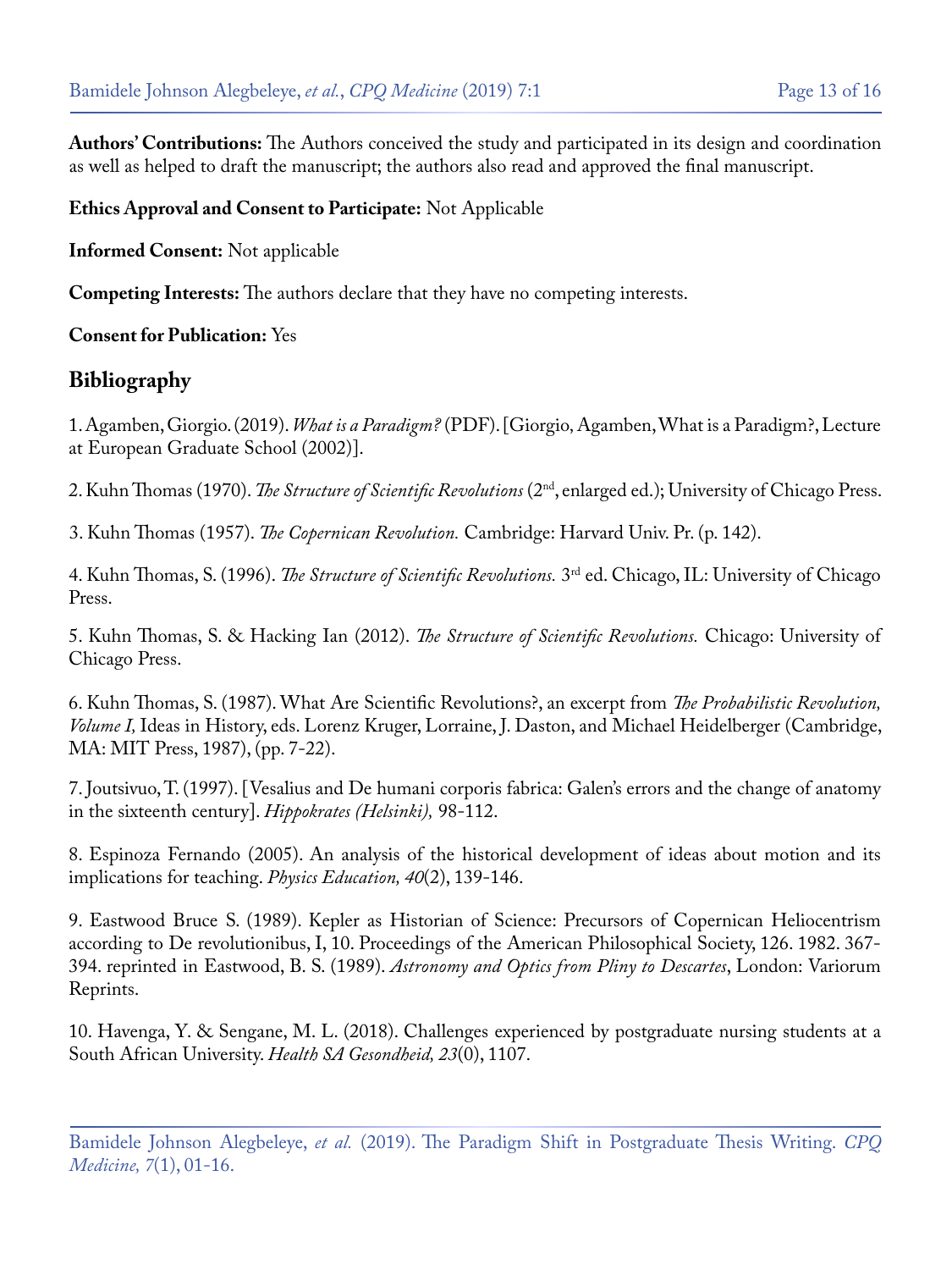11. [Clerehan, R., McCall, L., McKenna, L. & Alshahrani, K. \(2012\). Saudi Arabian nurses experiences of](https://www.ncbi.nlm.nih.gov/pubmed/22591093) [studying Masters Degrees in Australia.](https://www.ncbi.nlm.nih.gov/pubmed/22591093) *International Nursing Review, 59*(2), 215-221.

12. [Essa, I. \(2011\). Reflecting on some of the challenges facing postgraduate nursing education in South](https://www.ncbi.nlm.nih.gov/pubmed/21126811) Africa. *[Nurse Education Today, 31](https://www.ncbi.nlm.nih.gov/pubmed/21126811)*(3), 253-258.

13. Shen, C. (2008). Being and doing in a new academic environment: Challenges faced by seven Chinese post-graduate students at a South African University, unpublished Masters Research report, University of the Witwatersrand, Johannesburg.

14. [Perna, L. W. \(2004\). Understanding the decision to enroll in graduate school: Sex and racial/ethnic group](https://repository.upenn.edu/cgi/viewcontent.cgi?article=1014&context=gse_pubs) differences. *[The Journal of Higher Education, 75](https://repository.upenn.edu/cgi/viewcontent.cgi?article=1014&context=gse_pubs)*(5), 487-527.

15. [Mutula, S. M. \(2011\). Challenges of postgraduate research: Case of developing countries.](http://sajlis.journals.ac.za/pub/article/view/60) *South African [Journal of Libraries and Information Science, 77](http://sajlis.journals.ac.za/pub/article/view/60)*(2), 184-190.

16. [Cleary, M. E., Hunt, G. & Jackson, D. \(2011\). Demystifying PhDs: A review of doctorate programs](https://www.ncbi.nlm.nih.gov/pubmed/22551438) [designed to fulfil the needs of the next generation of nursing professionals.](https://www.ncbi.nlm.nih.gov/pubmed/22551438) *Contemporary Nurse, 39*(2), 273- [280.](https://www.ncbi.nlm.nih.gov/pubmed/22551438)

17. Holloway, I. & Wheeler, S. (2010). *Qualitative research in nursing and healthcare,* 3rd edn., Wiley, Oxford.

18. [Honey, M., North, N. & Gunn, C. \(2006\). Improving library services for graduate nurse students in New](https://onlinelibrary.wiley.com/doi/full/10.1111/j.1471-1842.2006.00639.x) Zealand. *[Health Information and Libraries Journal, 23](https://onlinelibrary.wiley.com/doi/full/10.1111/j.1471-1842.2006.00639.x)*(2), 102-109.

19. [Benshoff, J. M., Cashwell, C. S. & Rowell, P. C. \(2015\). Graduate students on campus: Needs and](https://libres.uncg.edu/ir/uncg/f/C_Cashwell_Graduate_2015.pdf) [implications for college counselors.](https://libres.uncg.edu/ir/uncg/f/C_Cashwell_Graduate_2015.pdf) *Journal of College Counselling, 18,* 83-94.

20. [Barroca, L., Rapanotti, L., Petre, M., Vargas-Vera, M. & Reeves, A. \(2010\).](http://oro.open.ac.uk/25295/1/ICALT10submission.pdf) *Developing research degrees online,* [viewed 12 May 2015.](http://oro.open.ac.uk/25295/1/ICALT10submission.pdf)

21. [Frischer, J. & Larsson, K. \(2000\). Laissez-faire in research education- An inquiry into a Swedish doctoral](https://link.springer.com/article/10.1016/S0952-8733%2899%2900022-7) program. *[Higher Education Policy, 13](https://link.springer.com/article/10.1016/S0952-8733%2899%2900022-7)*(2), 132-155.

22. [Wadesango, N. & Machingambi, S. \(2011\). Post graduate students' experiences with research supervisors.](https://www.tandfonline.com/doi/abs/10.1080/09766634.2011.11885545) *[Journal of Sociology and Social Anthropology, 2](https://www.tandfonline.com/doi/abs/10.1080/09766634.2011.11885545)*(1), 31-37.

23. [Article theses and essay theses,](https://www.utu.fi/en/university/turku-school-of-economics/business-collaboration/thesis-assignments) *Turku School of Economics,* Finland, October 2010.

24. *[About monographs and compilation theses,](http://forskningsrelaterat.hb.se/2014/02/11/doctoral-thesis-as-a-monograph-or-thesis-by-publication/?lang=en)* University of Gothenburg, Sweden.

25. Niclas Hagen (2011). *[The compilation thesis as a genre and as a method,](https://tycho5s.wordpress.com/2011/05/07/the-compilation-thesis-as-a-genre-and-as-a-method/)* 7 May 2011 blog, affiliated with [Lund University, Sweden.](https://tycho5s.wordpress.com/2011/05/07/the-compilation-thesis-as-a-genre-and-as-a-method/)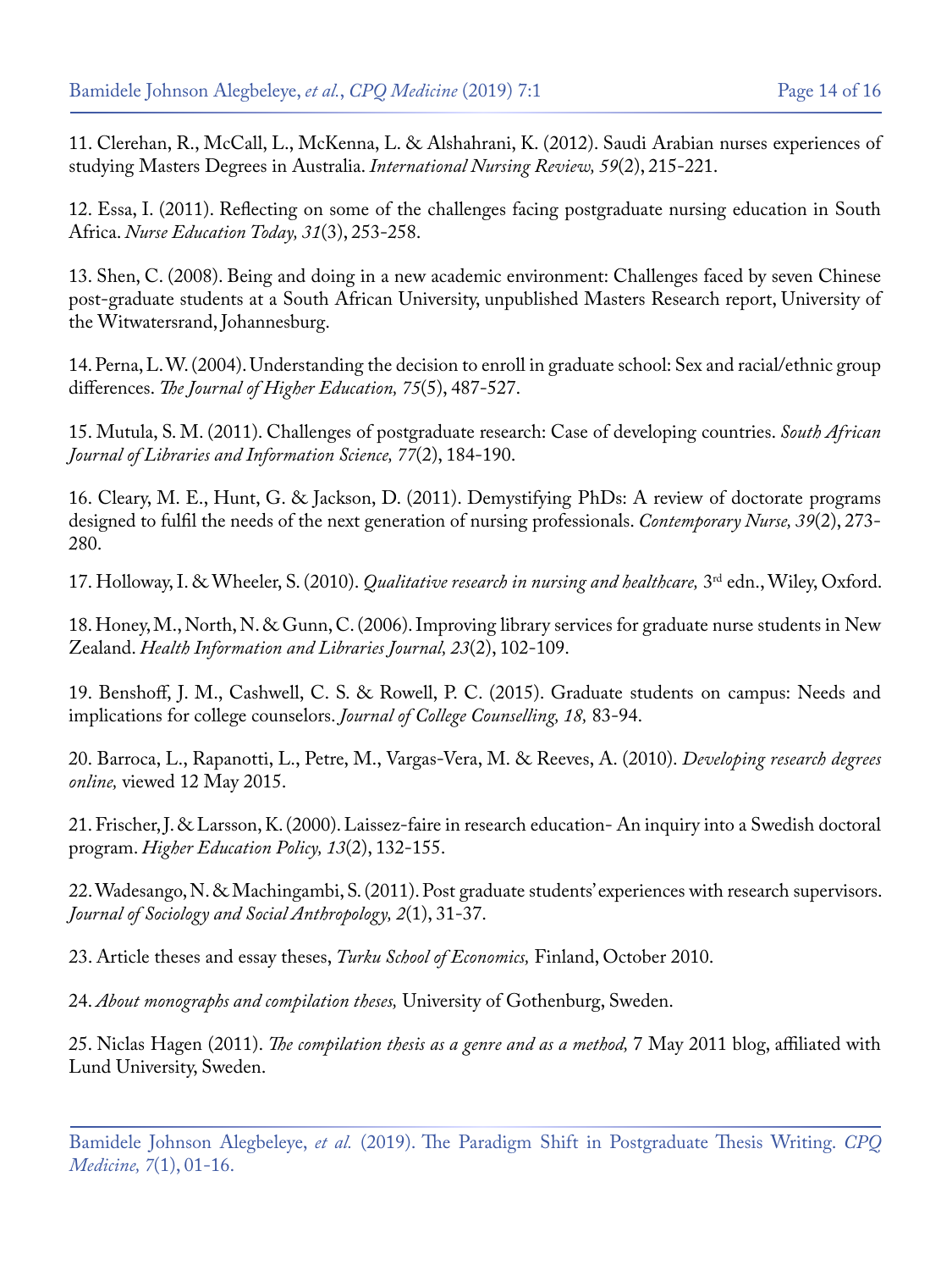26. *Guidance on the structure of a compilation thesis,* [Lund University, Faculty of engineering, Sweden. Last](https://www.lth.se/english/staff/teaching-and-research/phd-studies/public-defence/compilation-thesis/) [updated: 27 April 2011.](https://www.lth.se/english/staff/teaching-and-research/phd-studies/public-defence/compilation-thesis/)

27. On the choice of thesis format and on writing the kappa of a thesis of publication.

28. [Breimer, L. H. & Mikhailidis, D. P. \(1991\). A Thesis for all Seasons.](https://www.nature.com/articles/353789a0) *Nature, 353,* 789-790.

29. [Breimer, L. H. & Mikhailidis, D. P. \(1993\). Towards a Doctoral Thesis through Published Works.](https://www.sciencedirect.com/science/article/abs/pii/075333229390106U) *Biomed [and Pharmacotherapy, 47](https://www.sciencedirect.com/science/article/abs/pii/075333229390106U)*(9), 403-407.

30. *Guidance on the structure of a compilation PhD thesis by Publication,* University of New Zealand, Faculty of engineering, New Zealand. Last updated: May 2015.

31. Alegbeleye, B. J. (2019). *Doctoral (Ph.D.) Thesis; Acute Appendicitis In A Tropical African Population;* A dissertation submitted in fulfillment of Doctor of Philosophy (Ph.D.) degree in Natural Health Sciences - 2019.

32. Toulmin, S. (1972). Human Understanding. Oxford: Clarendon Press.

33. [Kordig Carl, R. \(1973\). Discussion: Observational Invariance.](https://www.journals.uchicago.edu/doi/10.1086/288565) *Philosophy of Science, 40*(4), 558-569.

34. [Field, H. \(1973\). Theory Change and the Indeterminacy of Reference.](https://www.pdcnet.org/jphil/content/jphil_1973_0070_0014_0462_0481) *The Journal of Philosophy, 70*(14), [462-481.](https://www.pdcnet.org/jphil/content/jphil_1973_0070_0014_0462_0481)

35. Bailey and Love's Short Practice of Surgery, 27<sup>th</sup> Edition.

36. Brunicardi, F. Schwartz Principles of Surgery, 9th Edition.

37. [Alegbeleye, B. J. \(2019\). The Current Spectrum of Intestinal Obstruction at a Mission Hospital in](https://www.cientperiodique.com/article/CPQME-5-5-136.pdf) [Northwestern Cameroon.](https://www.cientperiodique.com/article/CPQME-5-5-136.pdf) *CPQ Medicine., 5*(5), 1-14.

38. [Archampong, E. Q., Naaeder, S. B. & Darko, R. \(2000\). Changing pattern of intestinal obstruction in](https://www.ncbi.nlm.nih.gov/pubmed/10690607) Accra, Ghana. *[Hepatogastroenterology, 47](https://www.ncbi.nlm.nih.gov/pubmed/10690607)*(31), 185-193.

39. Ohene - Yeboah, M., Adippah, E., *et al.* [\(2006\). Acute intestinal obstruction in Kumasi, Ghana.](https://www.ncbi.nlm.nih.gov/pmc/articles/PMC1790839/) *Ghana [Medical Journal, 40](https://www.ncbi.nlm.nih.gov/pmc/articles/PMC1790839/)*(2), 50-54.

40. [Shittu, O. B., Gana, J. Y., Alawale, E. O. & Ogundiran, T. O. \(2001\). Pattern of mechanical intestinal](https://www.ncbi.nlm.nih.gov/pubmed/14510143) [obstruction in Ibadan: a ten year review.](https://www.ncbi.nlm.nih.gov/pubmed/14510143) *Afr Med Med Sci., 30*(1-2), 17-21.

41. [Adesunkanmi, A. R. K. & Agbakwuru, E. A. \(1996\). Changing pattern of acute intestinal obstruction in](https://www.ncbi.nlm.nih.gov/pubmed/8997863) [a tropical African population.](https://www.ncbi.nlm.nih.gov/pubmed/8997863) *East Afr Med J., 73*(11), 727-731.

42. [Adisa, A. C. & Mbanasad, A. U. \(2001\). Pattern of mechanical intestinal obstruction in Aba, Nigeria.](https://www.ajol.info/index.php/jomip/article/view/29000) *Int [Med Investigation & Practice., 3,](https://www.ajol.info/index.php/jomip/article/view/29000)* 44-48.